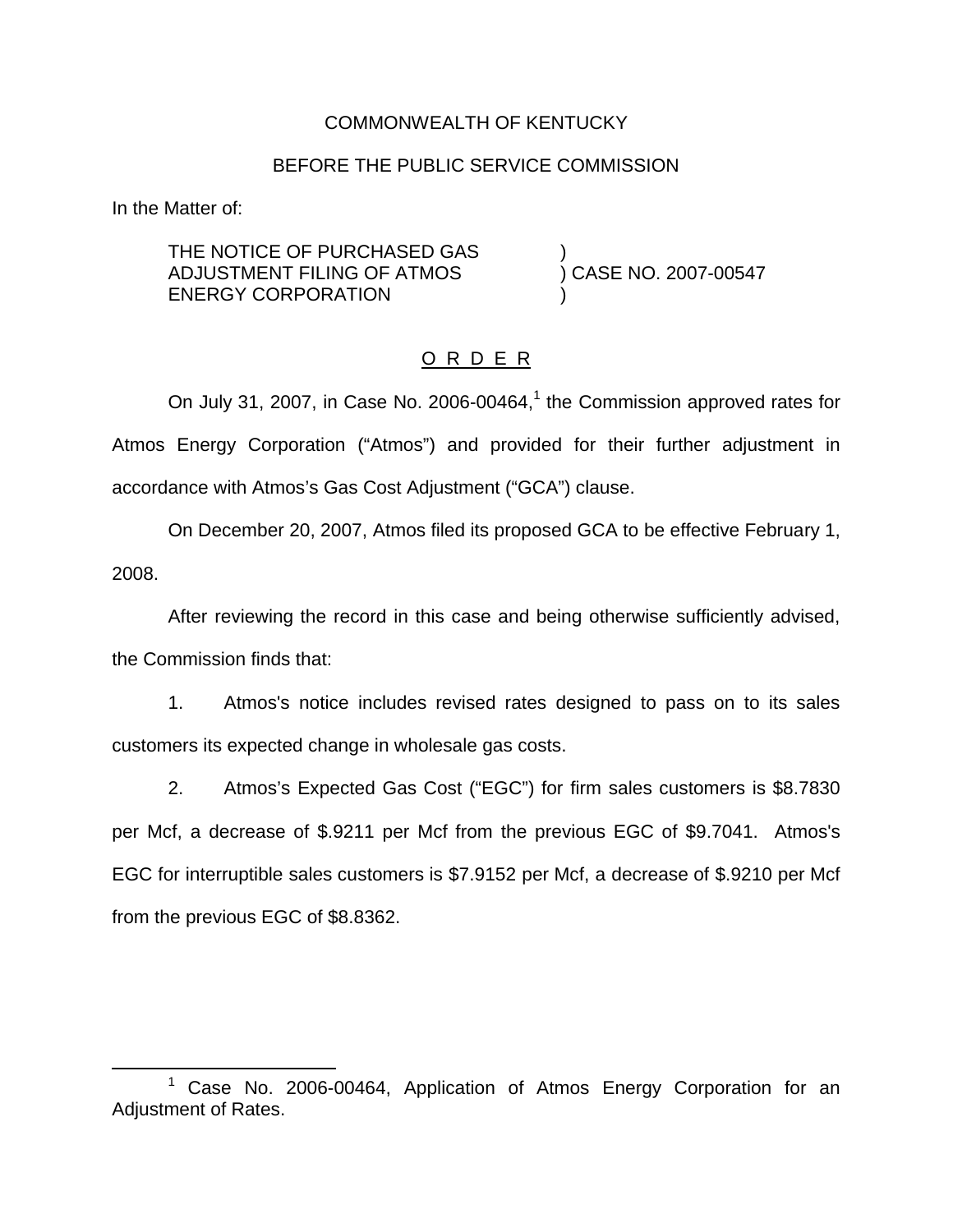3. Atmos's notice sets out no current period Refund Factor ("RF"). The total RF is \$0 per Mcf for firm sales customers and \$0 per Mcf for interruptible sales customers, and represents no change from the prior RF. Atmos's notice sets out no RF for T-2 firm transportation customers or for T-2 interruptible transportation customers.

4. Atmos's notice sets out a Correction Factor ("CF") of (\$.2015) per Mcf, which is an increase of \$.1635 per Mcf from the previous CF.

5. Atmos's notice sets out a Performance Based Rate Recovery Factor of \$.0646 per Mcf, which is effective from February 1, 2008 until February 1, 2009.

6. Atmos's GCAs are \$8.6461 per Mcf for firm sales customers and \$7.7783 for interruptible sales customers. The impact on firm sales customers is a decrease of \$.7431 per Mcf from the previous GCA of \$9.3892. The impact on interruptible sales customers is a decrease of \$.7430 per Mcf from the previous GCA of \$8.5213.

7. The rates in the Appendix, attached hereto and incorporated herein, are fair, just and reasonable, and should be approved for final meter readings by Atmos on and after February 1, 2008.

IT IS THEREFORE ORDERED that:

1. The rates in the Appendix to this Order are approved for final meter readings on and after February 1, 2008.

2. Within 20 days of the date of this Order, Atmos shall file with the Commission its revised tariffs setting out the rates authorized herein.

-2- Case No. 2007-00547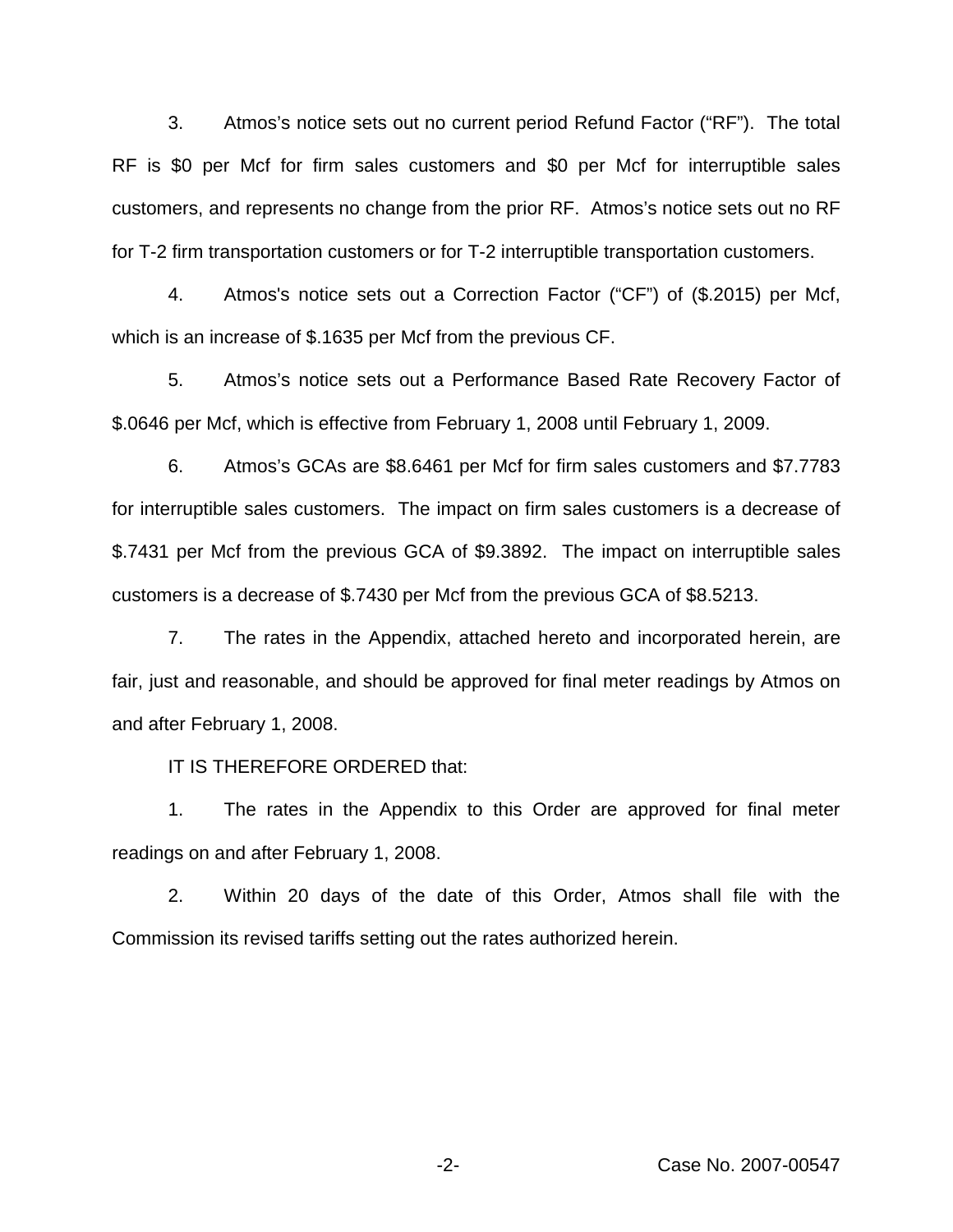Done at Frankfort, Kentucky, this 28<sup>th</sup> day of January, 2008.

By the Commission

ATTEST:

**Executive Director** 

Case No. 2007-00547